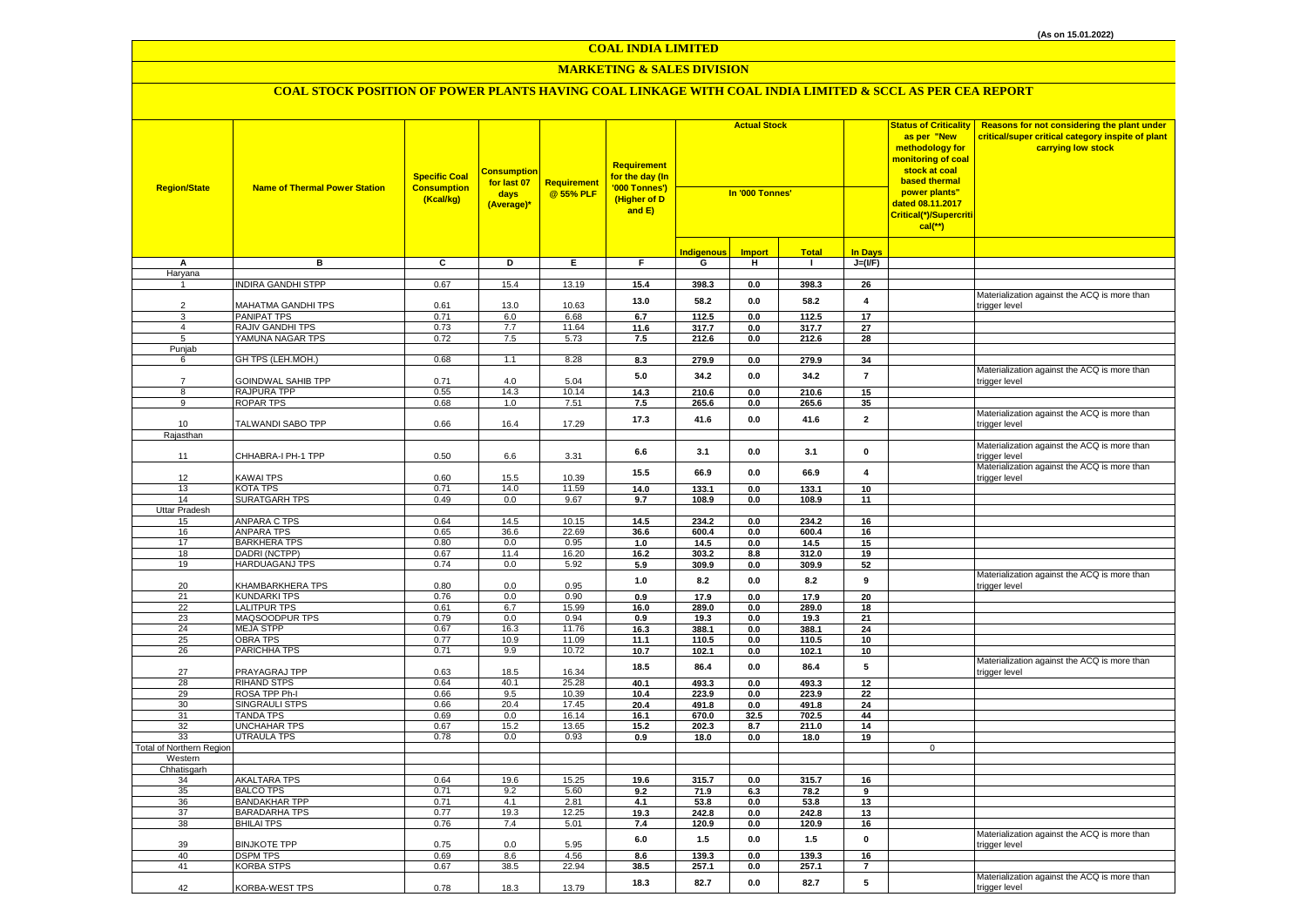## **COAL INDIA LIMITED**

## **MARKETING & SALES DIVISION**

| <b>Region/State</b>     | <b>Name of Thermal Power Station</b>    | <b>Specific Coal</b><br><b>Consumption</b><br>(Kcal/kg) | <b>Consumption</b><br>for last 07<br>days<br>(Average)* | <b>Requirement</b><br>@ 55% PLF | <b>Requirement</b><br>for the day (In<br>'000 Tonnes')<br>(Higher of D<br>and E) | <b>Actual Stock</b><br>In '000 Tonnes' |               |                |                         | <b>Status of Criticality</b><br>as per "New<br>methodology for<br><mark>monitoring of coal</mark><br>stock at coal<br>based thermal<br>power plants"<br>dated 08.11.2017<br>Critical(*)/Supercriti<br>$cal$ (**) | Reasons for not considering the plant under<br>critical/super critical category inspite of plant<br>carrying low stock |
|-------------------------|-----------------------------------------|---------------------------------------------------------|---------------------------------------------------------|---------------------------------|----------------------------------------------------------------------------------|----------------------------------------|---------------|----------------|-------------------------|------------------------------------------------------------------------------------------------------------------------------------------------------------------------------------------------------------------|------------------------------------------------------------------------------------------------------------------------|
|                         |                                         |                                                         |                                                         |                                 |                                                                                  | <b>Indigenous</b>                      | <b>Import</b> | <b>Total</b>   | In Days                 |                                                                                                                                                                                                                  |                                                                                                                        |
| А                       | в                                       | c                                                       | D                                                       | Е.                              | F                                                                                | G                                      | н.            | $\mathbf{I}$   | $J=(I/F)$               |                                                                                                                                                                                                                  |                                                                                                                        |
| 43                      | <b>LARA TPP</b>                         | 0.66                                                    | 24.1                                                    | 13.92                           | 24.1                                                                             | 433.9                                  | 0.0           | 433.9          | 18                      |                                                                                                                                                                                                                  |                                                                                                                        |
|                         |                                         |                                                         |                                                         |                                 | 6.3                                                                              | 23.2                                   | 0.0           | 23.2           | $\overline{4}$          |                                                                                                                                                                                                                  | Materialization against the ACQ is more than                                                                           |
| 44                      | NAWAPARA TPP                            | 0.79                                                    | 0.0                                                     | 6.28                            |                                                                                  |                                        |               |                |                         |                                                                                                                                                                                                                  | trigger level                                                                                                          |
| 45                      | PATHADI TPP                             | 0.65                                                    | 8.9                                                     | 5.18                            | 8.9                                                                              | 170.3                                  | 0.0           | 170.3          | 19                      |                                                                                                                                                                                                                  |                                                                                                                        |
| 46                      | <b>SIPAT STPS</b>                       | 0.68                                                    | 36.7                                                    | 26.62                           | 36.7                                                                             | 548.4                                  | 3.3           | 551.7          | 15                      |                                                                                                                                                                                                                  |                                                                                                                        |
| 47                      | <b>TAMNAR TPP</b>                       | 0.84                                                    | 18.4                                                    | 26.52                           | 26.5                                                                             | 253.6                                  | $0.0\,$       | 253.6          | 10                      |                                                                                                                                                                                                                  |                                                                                                                        |
| 48                      | <b>JCHPINDA TPP</b>                     | 0.75                                                    | 22.2                                                    | 14.22                           | 22.2                                                                             | 62.5                                   | 0.0           | 62.5           | 3                       |                                                                                                                                                                                                                  | Materialization against the ACQ is more than<br>trigger level                                                          |
| Gujarat                 |                                         |                                                         |                                                         |                                 |                                                                                  |                                        |               |                |                         |                                                                                                                                                                                                                  |                                                                                                                        |
|                         |                                         |                                                         |                                                         |                                 |                                                                                  |                                        |               |                |                         |                                                                                                                                                                                                                  | Materialization against the ACQ is more than                                                                           |
| 49                      | GANDHI NAGAR TPS                        | 0.69                                                    | 6.1                                                     | 5.71                            | 6.1                                                                              | 63.3                                   | 0.0           | 63.3           | 10                      |                                                                                                                                                                                                                  | trigger level                                                                                                          |
| 50                      | SABARMATI (D-F STATIONS)                | 0.57                                                    | 4.2                                                     | 2.74                            | 4.2                                                                              | 17.9                                   | 88.4          | 106.2          | 26                      |                                                                                                                                                                                                                  |                                                                                                                        |
|                         |                                         |                                                         |                                                         |                                 |                                                                                  |                                        |               |                | 5                       |                                                                                                                                                                                                                  | Materialization against the ACQ is more than                                                                           |
| 51                      | UKAI TPS                                | 0.67                                                    | 10.5                                                    | 9.85                            | 10.5                                                                             | 54.6                                   | 0.0           | 54.6           |                         |                                                                                                                                                                                                                  | trigger level                                                                                                          |
|                         |                                         |                                                         |                                                         |                                 | 21.8                                                                             | 46.3                                   | 0.0           | 46.3           | $\overline{\mathbf{2}}$ |                                                                                                                                                                                                                  | Materialization against the ACQ is more than                                                                           |
| 52                      | <b>WANAKBORI TPS</b>                    | 0.67                                                    | 21.8                                                    | 20.22                           |                                                                                  |                                        |               |                |                         |                                                                                                                                                                                                                  | trigger level                                                                                                          |
| Madhya Pradesh          |                                         |                                                         |                                                         |                                 |                                                                                  |                                        |               |                |                         |                                                                                                                                                                                                                  |                                                                                                                        |
| 53                      | AMARKANTAK EXT TPS                      | 0.65                                                    | 2.9                                                     | 1.80                            | 2.9                                                                              | 12.9                                   | 0.0           | 12.9           | 5                       |                                                                                                                                                                                                                  | Non payment of dues                                                                                                    |
| 54                      | <b>ANUPPUR TPP</b>                      | 0.65                                                    | 14.7                                                    | 10.31                           | 14.7                                                                             | 232.0                                  | 0.0           | 232.0          | 16                      |                                                                                                                                                                                                                  |                                                                                                                        |
| 55                      | <b>BINA TPS</b><br><b>GADARWARA TPP</b> | 0.74<br>0.66                                            | 2.9<br>15.6                                             | 4.88<br>13.93                   | 4.9                                                                              | 56.3                                   | 0.0           | 56.3           | 12                      |                                                                                                                                                                                                                  |                                                                                                                        |
| 56<br>57                | KHARGONE STPP                           | 0.60                                                    | 11.6                                                    | 10.45                           | 15.6                                                                             | 264.9                                  | 37.5          | 302.4          | 19                      |                                                                                                                                                                                                                  | Coal Supplied under Flexi Utilization                                                                                  |
| 58                      |                                         |                                                         | 12.5                                                    | 14.57                           | 11.6                                                                             | 151.4                                  | 0.0           | 151.4          | 13                      |                                                                                                                                                                                                                  | Non payment of dues                                                                                                    |
| 59                      | SANJAY GANDHI TPS<br>SATPURA TPS        | 0.82<br>0.67                                            | 4.0                                                     | 11.79                           | 14.6<br>11.8                                                                     | 84.7                                   | 0.0           | 84.7           | 6<br>5                  |                                                                                                                                                                                                                  | Non Payment of Dues                                                                                                    |
| 60                      | <b>SEIONI TPP</b>                       | 0.64                                                    | 6.6                                                     | 5.06                            |                                                                                  | 55.7<br>183.8                          | 0.0           | 55.7           | 28                      |                                                                                                                                                                                                                  |                                                                                                                        |
| 61                      | SHREE SINGAJI TPP                       | 0.71                                                    | 21.4                                                    | 23.50                           | 6.6<br>23.5                                                                      | 201.0                                  | 0.0<br>0.0    | 183.8<br>201.0 | 9                       |                                                                                                                                                                                                                  | Non payment of dues                                                                                                    |
| 62                      | <b>VINDHYACHAL STPS</b>                 | 0.69                                                    | 58.0                                                    | 43.60                           | 58.0                                                                             | 1183.5                                 | 0.0           | 1183.5         | 20                      |                                                                                                                                                                                                                  |                                                                                                                        |
| Maharashtra             |                                         |                                                         |                                                         |                                 |                                                                                  |                                        |               |                |                         |                                                                                                                                                                                                                  |                                                                                                                        |
|                         |                                         |                                                         |                                                         |                                 |                                                                                  |                                        |               |                |                         |                                                                                                                                                                                                                  | Materialization against the ACQ is more than                                                                           |
| 63                      | <b>AMRAVATI TPS</b>                     | 0.62                                                    | 18.9                                                    | 11.07                           | 18.9                                                                             | 23.5                                   | 0.0           | 23.5           | $\mathbf{1}$            |                                                                                                                                                                                                                  | trigger level                                                                                                          |
| 64                      | <b>BHUSAWAL TPS</b>                     | 0.72                                                    | 14.0                                                    | 11.44                           | 14.0                                                                             | 29.4                                   | 0.0           | 29.4           | $\overline{2}$          |                                                                                                                                                                                                                  | Non payment of dues                                                                                                    |
| 65                      | <b>BUTIBORI TPP</b>                     | 0.67                                                    | 0.0                                                     | 5.31                            | 5.3                                                                              | 59.7                                   | 0.0           | 59.7           | 11                      |                                                                                                                                                                                                                  |                                                                                                                        |
| 66                      | CHANDRAPUR(MAHARASHTRA) STPS            | 0.78                                                    | 32.4                                                    | 30.17                           | 32.4                                                                             | 74.1                                   | $0.0\,$       | 74.1           | $\overline{2}$          |                                                                                                                                                                                                                  | Non payment of dues                                                                                                    |
| 67                      | <b>DAHANU TPS</b>                       | 0.62                                                    | 5.1                                                     | 4.09                            | 5.1                                                                              | 8.5                                    | $0.0\,$       | 8.5            | $\mathbf 2$             |                                                                                                                                                                                                                  | Materialization against the ACQ is more than<br>trigger level                                                          |
|                         |                                         |                                                         |                                                         |                                 | 8.0                                                                              | 36.8                                   | 0.0           | 36.8           | 5                       |                                                                                                                                                                                                                  | Materialization against the ACQ is more than                                                                           |
| 68                      | DHARIWAL TPP                            | 0.67                                                    | 8.0                                                     | 5.34                            |                                                                                  |                                        |               |                |                         |                                                                                                                                                                                                                  | trigger level                                                                                                          |
| 69                      |                                         |                                                         | 8.4                                                     |                                 | 8.4                                                                              | 1.4                                    | 0.0           | 1.4            | 0                       |                                                                                                                                                                                                                  | Materialization against the ACQ is more than                                                                           |
| 70                      | GMR WARORA TPS<br>KHAPARKHEDA TPS       | 0.67<br>0.89                                            | 15.5                                                    | 5.29<br>15.72                   | 15.7                                                                             | 238.7                                  | 0.0           | 238.7          | 15                      |                                                                                                                                                                                                                  | trigger level                                                                                                          |
| 71                      | <b>KORADI TPS</b>                       | 0.76                                                    | 29.3                                                    | 22.08                           | 29.3                                                                             | 250.9                                  | 0.0           | 250.9          | 9                       |                                                                                                                                                                                                                  |                                                                                                                        |
| 72                      | <b>MAUDA TPS</b>                        | 0.70                                                    | 23.2                                                    | 21.29                           | 23.2                                                                             | 557.3                                  | 14.9          | 572.3          | 25                      |                                                                                                                                                                                                                  |                                                                                                                        |
| 73                      | <b>NASIK TPS</b>                        | 0.81                                                    | 4.8                                                     | 6.72                            | 6.7                                                                              | 15.4                                   | 0.0           | 15.4           | $\overline{\mathbf{2}}$ |                                                                                                                                                                                                                  | Non payment of dues                                                                                                    |
| 74                      | PARAS TPS                               | 0.74                                                    | 6.1                                                     | 4.90                            | 6.1                                                                              | 19.3                                   | 0.0           | 19.3           | $\overline{\mathbf{3}}$ |                                                                                                                                                                                                                  | Non payment of dues                                                                                                    |
| 75                      | PARLI TPS                               | 0.67                                                    | 7.1                                                     | 6.65                            | 7.1                                                                              | 26.1                                   | 0.0           | 26.1           | 4                       |                                                                                                                                                                                                                  | Non payment of dues                                                                                                    |
| 76                      | <b>SOLAPUR STPS</b>                     | 0.56                                                    | 6.6                                                     | 9.73                            | 9.7                                                                              | 133.4                                  | 21.6          | 154.9          | 16                      |                                                                                                                                                                                                                  |                                                                                                                        |
|                         |                                         |                                                         |                                                         |                                 |                                                                                  |                                        |               |                |                         |                                                                                                                                                                                                                  | Materialization against the ACQ is more than                                                                           |
| 77                      | <b>FIRORA TPS</b>                       | 0.66                                                    | 45.0                                                    | 28.73                           | 45.0                                                                             | 265.6                                  | 0.0           | 265.6          | 6                       |                                                                                                                                                                                                                  | trigger level                                                                                                          |
| 78                      | WARDHA WARORA TPP                       | 0.66                                                    | 3.5                                                     | 4.71                            | 4.7                                                                              | 86.3                                   | 0.0           | 86.3           | 18                      |                                                                                                                                                                                                                  |                                                                                                                        |
| Total of Western Region |                                         |                                                         |                                                         |                                 |                                                                                  |                                        |               |                |                         | $\Omega$                                                                                                                                                                                                         |                                                                                                                        |
| Southern                |                                         |                                                         |                                                         |                                 |                                                                                  |                                        |               |                |                         |                                                                                                                                                                                                                  |                                                                                                                        |
| Andhra Pradesh          |                                         |                                                         |                                                         |                                 |                                                                                  |                                        |               |                |                         |                                                                                                                                                                                                                  |                                                                                                                        |
|                         |                                         |                                                         |                                                         |                                 | 15.2                                                                             | 91.7                                   | 0.0           | 91.7           | 6                       |                                                                                                                                                                                                                  | Materialization against the ACQ is more than                                                                           |
| 79                      | DAMODARAM SANJEEVAIAH TPS               | 0.66                                                    | 15.2                                                    | 13.85                           |                                                                                  |                                        |               |                |                         |                                                                                                                                                                                                                  | trigger level                                                                                                          |
| 80                      | Dr. N.TATA RAO TPS                      | 0.77                                                    | 21.3                                                    | 17.90                           | 21.3                                                                             | 166.7                                  | 0.0           | 166.7          | 8                       |                                                                                                                                                                                                                  |                                                                                                                        |
| 81                      | PAINAMPURAM TPP                         | 0.59                                                    | 15.6                                                    | 10.21                           | 15.6                                                                             | 88.3                                   | 84.5          | 172.8          | 11                      |                                                                                                                                                                                                                  |                                                                                                                        |
|                         |                                         |                                                         |                                                         |                                 | 16.6                                                                             | 13.3                                   | 0.0           | 13.3           | $\mathbf{1}$            |                                                                                                                                                                                                                  | Materialization against the ACQ is more than                                                                           |
| 82                      | RAYALASEEMA TPS                         | 0.76                                                    | 14.3                                                    | 16.60                           |                                                                                  |                                        |               |                |                         |                                                                                                                                                                                                                  | trigger level                                                                                                          |
| 83                      | <b>SIMHADRI</b>                         | 0.78                                                    | 25.7                                                    | 20.54                           | 25.7                                                                             | 327.5                                  | 0.0           | 327.5          | 13                      |                                                                                                                                                                                                                  |                                                                                                                        |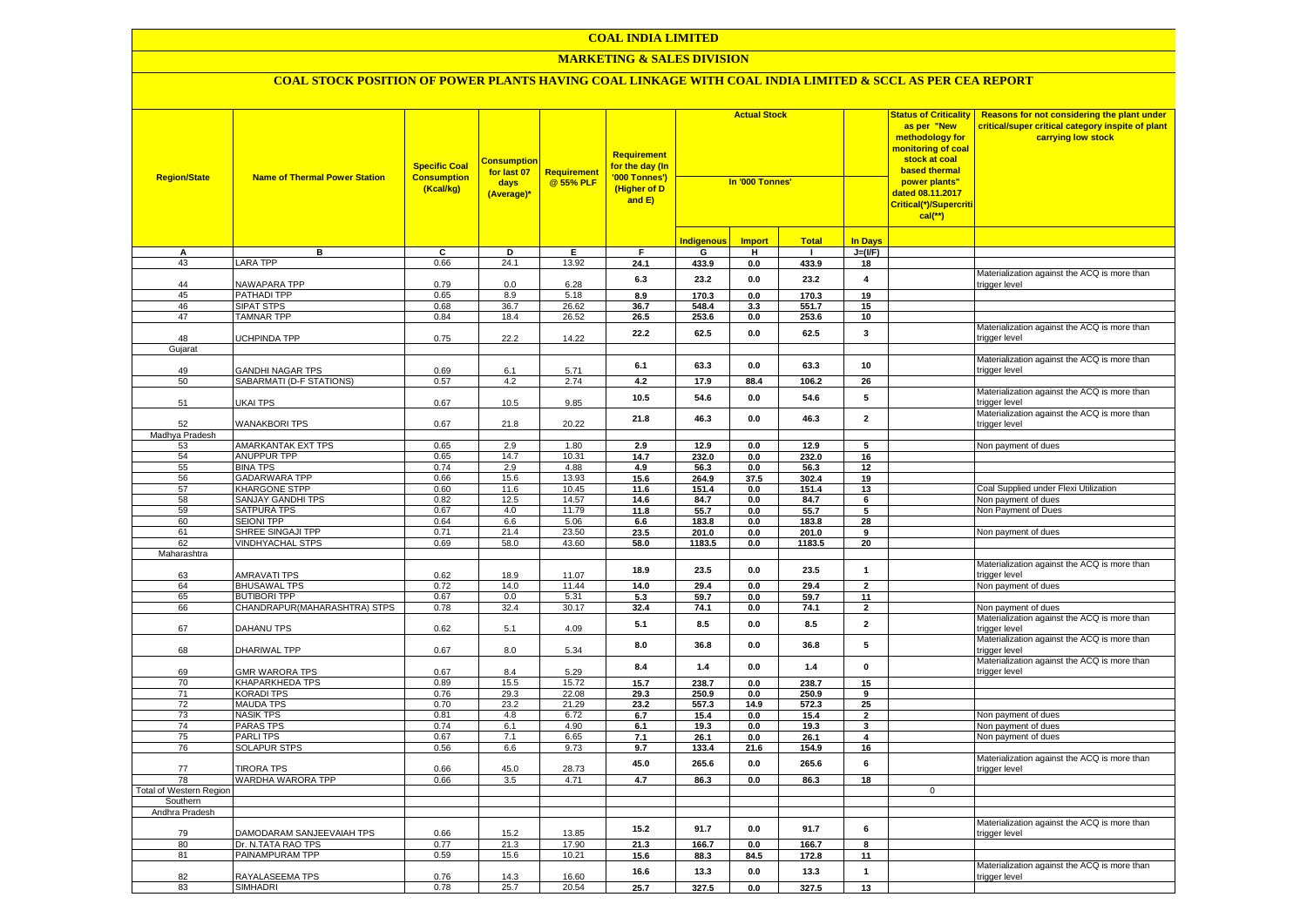## **COAL INDIA LIMITED**

#### **MARKETING & SALES DIVISION**

| <b>Indigenous</b><br><b>Import</b><br><b>Total</b><br><b>In Days</b><br>в.<br>C<br>D<br>Е<br>F<br>G<br>H<br>$J=(I/F)$<br>А<br>$\blacksquare$<br>84<br><b>SGPL TPP</b><br>0.53<br>8.2<br>9.26<br>118.4<br>9.3<br>20.0<br>98.4<br>13<br><b>VIZAG TPP</b><br>0.67<br>0.0<br>9.20<br>85<br>9.2<br>152.3<br>0.0<br>152.3<br>17<br>Karnataka<br>Materialization against the ACQ is more than<br>14.2<br>15.5<br>15.5<br>0.0<br>$\mathbf{1}$<br>86<br><b>BELLARY TPS</b><br>0.63<br>11.5<br>14.23<br>trigger level<br>Materialization against the ACQ is more than<br>8<br>20.0<br>139.6<br>12.7<br>152.2<br>KUDGI STPP<br>20.0<br>19.90<br>87<br>0.63<br>trigger level<br>Materialization against the ACQ is more than<br>19.7<br>142.9<br>0.0<br>142.9<br>$\overline{7}$<br>88<br>RAICHUR TPS<br>0.66<br>19.7<br>14.98<br>trigger level<br>Materialization against the ACQ is more than<br>13.1<br>42.3<br>$\mathbf 3$<br>42.3<br>$0.0\,$<br>0.62<br>89<br>YERMARUS TPP<br>10.4<br>13.09<br>trigger level<br><b>Tamil Nadu</b><br>Materialization against the ACQ is more than<br>$\sqrt{5}$<br>12.6<br>60.4<br>60.4<br>0.0<br>0.81<br>8.98<br>90<br>METTUR TPS<br>12.6<br>trigger level<br>91<br><b>METTUR TPS - II</b><br>0.78<br>6.1<br>6.16<br>6.2<br>10<br>59.6<br>$0.0\,$<br>59.6<br>92<br>0.82<br>21.5<br>19.78<br>NORTH CHENNAI TPS<br>21.5<br>173.9<br>0.0<br>173.9<br>8<br>93<br><b>TUTICORIN TPS</b><br>0.96<br>11.7<br>13.31<br>20<br>13.3<br>265.7<br>0.0<br>265.7<br>Materialization against the ACQ is more than<br>16.2<br>57.2<br>57.2<br>$\overline{4}$<br>0.0<br>0.72<br>14.26<br>94<br><b>VALLUR TPP</b><br>16.2<br>trigger level<br>Telangana<br>Materialization against the ACQ is more than<br>11.8<br>49.9<br>0.0<br>49.9<br>$\overline{\mathbf{4}}$<br><b>BHADRADRITPP</b><br>95<br>0.69<br>11.8<br>7.37<br>trigger level<br>0.57<br>9.3<br>8.33<br>263.5<br>263.5<br>96<br><b>KAKATIYA TPS</b><br>9.3<br>0.0<br>28<br>97<br>KOTHAGUDEM TPS (NEW)<br>0.64<br>8.3<br>8.46<br>125.8<br>125.8<br>15<br>8.5<br>0.0<br>98<br>KOTHAGUDEM TPS (STAGE-7)<br>0.50<br>5.5<br>5.23<br>5.5<br>143.1<br>26<br>0.0<br>143.1<br>23.9<br>99<br>RAMAGUNDEM STPS<br>0.62<br>21.33<br>23.9<br>454.3<br>454.3<br>19<br>0.0<br>100<br>RAMAGUNDEM-B TPS<br>0.77<br>0.2<br>0.64<br>21<br>0.6<br>13.2<br>0.0<br>13.2<br>SINGARENI TPP<br>0.58<br>15.7<br>9.12<br>101<br>15.7<br>113.8<br>0.0<br>113.8<br>$\overline{7}$<br>Total of Southern Region<br>$\mathbf{0}$<br>Eastern<br>Bihar<br>102<br><b>BARAUNI TPS</b><br>0.63<br>5.3<br>5.90<br>5.9<br>76.8<br>76.8<br>0.0<br>13<br>103<br><b>BARHI</b><br>0.67<br>6.9<br>5.84<br>86.3<br>86.3<br>13<br>6.9<br>$0.0\,$<br>13<br>104<br><b>BARH II</b><br>0.67<br>13.8<br>11.67<br>13.8<br>172.6<br>0.0<br>172.6<br>Materialization against the ACQ is more than<br>30.1<br>92.2<br>92.2<br>3<br>0.0<br>105<br>KAHALGAON TPS<br>0.80<br>30.1<br>24.62<br>trigger level<br>Materialization against the ACQ is more than<br>6.2<br>46.6<br>0.0<br>46.6<br>8<br>0.77<br>106<br>MUZAFFARPUR TPS<br>4.5<br>6.18<br>trigger level<br>283.1<br>283.1<br>107<br><b>NABINAGAR STPP</b><br>15.6<br>10.14<br>15.6<br>0.0<br>18<br>0.58<br>Materialization against the ACQ is more than<br>5<br>13.3<br>65.3<br>0.0<br>65.3<br>0.69<br>108<br>NABINAGAR TPP<br>13.3<br>9.06<br>trigger level<br>Jharkhand<br>109<br>BOKARO TPS 'A' EXP<br>0.57<br>2.2<br>3.78<br>3.8<br>140.6<br>0.0<br>140.6<br>37<br>110<br>CHANDRAPURA(DVC) TPS<br>0.61<br>7.0<br>4.06<br>7.0<br>97.9<br>0.0<br>97.9<br>14<br>111<br><b>JOJOBERA TPS</b><br>2.7<br>0.69<br>2.18<br>2.7<br>86.0<br>0.0<br>86.0<br>32<br>Materialization against the ACQ is more than<br>11.4<br>81.8<br>$0.0\,$<br>81.8<br>$\overline{7}$<br>112<br>KODARMA TPP<br>0.62<br>11.4<br>8.23<br>trigger level<br>Materialization against the ACQ is more than<br>$\pmb{0}$<br>7.1<br>1.1<br>$0.0\,$<br>$1.1$<br>MAHADEV PRASAD STPP<br>0.70<br>5.01<br>113<br>7.1<br>trigger level<br>114<br><b>MAITHON RB TPP</b><br>0.64<br>10.9<br>8.89<br>214.5<br>214.5<br>20<br>10.9<br>0.0<br>115<br><b>TENUGHAT TPS</b><br>0.75<br>5.6<br>4.16<br>17.8<br>Non payment of dues<br>5.6<br>0.0<br>17.8<br>3<br>Odisha<br><b>DARLIPALI STPS</b><br>15.0<br>14.95<br>116<br>0.71<br>15.0<br>507.7<br>0.0<br>507.7<br>34<br>117<br><b>DERANG TPP</b><br>0.70<br>19.0<br>11.10<br>19.0<br>757.7<br>0.0<br>757.7<br>40<br>118<br><b>IB VALLEY TPS</b><br>0.83<br>23.0<br>19.16<br>23.0<br>388.4<br>388.4<br>17<br>0.0<br>Materialization against the ACQ is more than<br>10.0<br>14.5<br>0.0<br>14.5<br>$\mathbf{1}$<br>0.72<br>10.02<br>119<br>KAMALANGA TPS<br>9.4<br>trigger level<br>120<br><b>VEDANTA TPP</b><br>0.76<br>7.4<br>6.02<br>7.4<br>0.0<br>0.0<br>0.0<br>$\mathbf 0$<br><b>TALCHER STPS</b><br>121<br>0.79<br>40.3<br>31.43<br>40.3<br>746.8<br>11.5<br>758.3<br>19 | <b>Region/State</b> | <b>Name of Thermal Power Station</b> | <b>Specific Coal</b><br><b>Consumption</b><br>(Kcal/kg) | <b>Consumption</b><br>for last 07<br>days<br>(Average)* | Requirement<br>@55% PLF | <b>Requirement</b><br>for the day (In<br>'000 Tonnes')<br>(Higher of D<br>and E) | <b>Actual Stock</b><br>In '000 Tonnes' |  | <b>Status of Criticality</b><br>as per "New<br>methodology for<br>monitoring of coal<br>stock at coal<br>based thermal<br>power plants"<br>dated 08.11.2017<br>Critical(*)/Supercriti<br>$cal(**)$ | Reasons for not considering the plant under<br>critical/super critical category inspite of plant<br>carrying low stock |  |
|------------------------------------------------------------------------------------------------------------------------------------------------------------------------------------------------------------------------------------------------------------------------------------------------------------------------------------------------------------------------------------------------------------------------------------------------------------------------------------------------------------------------------------------------------------------------------------------------------------------------------------------------------------------------------------------------------------------------------------------------------------------------------------------------------------------------------------------------------------------------------------------------------------------------------------------------------------------------------------------------------------------------------------------------------------------------------------------------------------------------------------------------------------------------------------------------------------------------------------------------------------------------------------------------------------------------------------------------------------------------------------------------------------------------------------------------------------------------------------------------------------------------------------------------------------------------------------------------------------------------------------------------------------------------------------------------------------------------------------------------------------------------------------------------------------------------------------------------------------------------------------------------------------------------------------------------------------------------------------------------------------------------------------------------------------------------------------------------------------------------------------------------------------------------------------------------------------------------------------------------------------------------------------------------------------------------------------------------------------------------------------------------------------------------------------------------------------------------------------------------------------------------------------------------------------------------------------------------------------------------------------------------------------------------------------------------------------------------------------------------------------------------------------------------------------------------------------------------------------------------------------------------------------------------------------------------------------------------------------------------------------------------------------------------------------------------------------------------------------------------------------------------------------------------------------------------------------------------------------------------------------------------------------------------------------------------------------------------------------------------------------------------------------------------------------------------------------------------------------------------------------------------------------------------------------------------------------------------------------------------------------------------------------------------------------------------------------------------------------------------------------------------------------------------------------------------------------------------------------------------------------------------------------------------------------------------------------------------------------------------------------------------------------------------------------------------------------------------------------------------------------------------------------------------------------------------------------------------------------------------------------------------------------------------------------------------------------------------------------------------------------------------------------------------------------------------------------------------------------------------------------------------------------------------------------------------------------------------------------------------------------------------------------------------------------------------------------------------------------------------------------------------------------------------------------------------------------------------|---------------------|--------------------------------------|---------------------------------------------------------|---------------------------------------------------------|-------------------------|----------------------------------------------------------------------------------|----------------------------------------|--|----------------------------------------------------------------------------------------------------------------------------------------------------------------------------------------------------|------------------------------------------------------------------------------------------------------------------------|--|
|                                                                                                                                                                                                                                                                                                                                                                                                                                                                                                                                                                                                                                                                                                                                                                                                                                                                                                                                                                                                                                                                                                                                                                                                                                                                                                                                                                                                                                                                                                                                                                                                                                                                                                                                                                                                                                                                                                                                                                                                                                                                                                                                                                                                                                                                                                                                                                                                                                                                                                                                                                                                                                                                                                                                                                                                                                                                                                                                                                                                                                                                                                                                                                                                                                                                                                                                                                                                                                                                                                                                                                                                                                                                                                                                                                                                                                                                                                                                                                                                                                                                                                                                                                                                                                                                                                                                                                                                                                                                                                                                                                                                                                                                                                                                                                                                                                                |                     |                                      |                                                         |                                                         |                         |                                                                                  |                                        |  |                                                                                                                                                                                                    |                                                                                                                        |  |
|                                                                                                                                                                                                                                                                                                                                                                                                                                                                                                                                                                                                                                                                                                                                                                                                                                                                                                                                                                                                                                                                                                                                                                                                                                                                                                                                                                                                                                                                                                                                                                                                                                                                                                                                                                                                                                                                                                                                                                                                                                                                                                                                                                                                                                                                                                                                                                                                                                                                                                                                                                                                                                                                                                                                                                                                                                                                                                                                                                                                                                                                                                                                                                                                                                                                                                                                                                                                                                                                                                                                                                                                                                                                                                                                                                                                                                                                                                                                                                                                                                                                                                                                                                                                                                                                                                                                                                                                                                                                                                                                                                                                                                                                                                                                                                                                                                                |                     |                                      |                                                         |                                                         |                         |                                                                                  |                                        |  |                                                                                                                                                                                                    |                                                                                                                        |  |
|                                                                                                                                                                                                                                                                                                                                                                                                                                                                                                                                                                                                                                                                                                                                                                                                                                                                                                                                                                                                                                                                                                                                                                                                                                                                                                                                                                                                                                                                                                                                                                                                                                                                                                                                                                                                                                                                                                                                                                                                                                                                                                                                                                                                                                                                                                                                                                                                                                                                                                                                                                                                                                                                                                                                                                                                                                                                                                                                                                                                                                                                                                                                                                                                                                                                                                                                                                                                                                                                                                                                                                                                                                                                                                                                                                                                                                                                                                                                                                                                                                                                                                                                                                                                                                                                                                                                                                                                                                                                                                                                                                                                                                                                                                                                                                                                                                                |                     |                                      |                                                         |                                                         |                         |                                                                                  |                                        |  |                                                                                                                                                                                                    |                                                                                                                        |  |
|                                                                                                                                                                                                                                                                                                                                                                                                                                                                                                                                                                                                                                                                                                                                                                                                                                                                                                                                                                                                                                                                                                                                                                                                                                                                                                                                                                                                                                                                                                                                                                                                                                                                                                                                                                                                                                                                                                                                                                                                                                                                                                                                                                                                                                                                                                                                                                                                                                                                                                                                                                                                                                                                                                                                                                                                                                                                                                                                                                                                                                                                                                                                                                                                                                                                                                                                                                                                                                                                                                                                                                                                                                                                                                                                                                                                                                                                                                                                                                                                                                                                                                                                                                                                                                                                                                                                                                                                                                                                                                                                                                                                                                                                                                                                                                                                                                                |                     |                                      |                                                         |                                                         |                         |                                                                                  |                                        |  |                                                                                                                                                                                                    |                                                                                                                        |  |
|                                                                                                                                                                                                                                                                                                                                                                                                                                                                                                                                                                                                                                                                                                                                                                                                                                                                                                                                                                                                                                                                                                                                                                                                                                                                                                                                                                                                                                                                                                                                                                                                                                                                                                                                                                                                                                                                                                                                                                                                                                                                                                                                                                                                                                                                                                                                                                                                                                                                                                                                                                                                                                                                                                                                                                                                                                                                                                                                                                                                                                                                                                                                                                                                                                                                                                                                                                                                                                                                                                                                                                                                                                                                                                                                                                                                                                                                                                                                                                                                                                                                                                                                                                                                                                                                                                                                                                                                                                                                                                                                                                                                                                                                                                                                                                                                                                                |                     |                                      |                                                         |                                                         |                         |                                                                                  |                                        |  |                                                                                                                                                                                                    |                                                                                                                        |  |
|                                                                                                                                                                                                                                                                                                                                                                                                                                                                                                                                                                                                                                                                                                                                                                                                                                                                                                                                                                                                                                                                                                                                                                                                                                                                                                                                                                                                                                                                                                                                                                                                                                                                                                                                                                                                                                                                                                                                                                                                                                                                                                                                                                                                                                                                                                                                                                                                                                                                                                                                                                                                                                                                                                                                                                                                                                                                                                                                                                                                                                                                                                                                                                                                                                                                                                                                                                                                                                                                                                                                                                                                                                                                                                                                                                                                                                                                                                                                                                                                                                                                                                                                                                                                                                                                                                                                                                                                                                                                                                                                                                                                                                                                                                                                                                                                                                                |                     |                                      |                                                         |                                                         |                         |                                                                                  |                                        |  |                                                                                                                                                                                                    |                                                                                                                        |  |
|                                                                                                                                                                                                                                                                                                                                                                                                                                                                                                                                                                                                                                                                                                                                                                                                                                                                                                                                                                                                                                                                                                                                                                                                                                                                                                                                                                                                                                                                                                                                                                                                                                                                                                                                                                                                                                                                                                                                                                                                                                                                                                                                                                                                                                                                                                                                                                                                                                                                                                                                                                                                                                                                                                                                                                                                                                                                                                                                                                                                                                                                                                                                                                                                                                                                                                                                                                                                                                                                                                                                                                                                                                                                                                                                                                                                                                                                                                                                                                                                                                                                                                                                                                                                                                                                                                                                                                                                                                                                                                                                                                                                                                                                                                                                                                                                                                                |                     |                                      |                                                         |                                                         |                         |                                                                                  |                                        |  |                                                                                                                                                                                                    |                                                                                                                        |  |
|                                                                                                                                                                                                                                                                                                                                                                                                                                                                                                                                                                                                                                                                                                                                                                                                                                                                                                                                                                                                                                                                                                                                                                                                                                                                                                                                                                                                                                                                                                                                                                                                                                                                                                                                                                                                                                                                                                                                                                                                                                                                                                                                                                                                                                                                                                                                                                                                                                                                                                                                                                                                                                                                                                                                                                                                                                                                                                                                                                                                                                                                                                                                                                                                                                                                                                                                                                                                                                                                                                                                                                                                                                                                                                                                                                                                                                                                                                                                                                                                                                                                                                                                                                                                                                                                                                                                                                                                                                                                                                                                                                                                                                                                                                                                                                                                                                                |                     |                                      |                                                         |                                                         |                         |                                                                                  |                                        |  |                                                                                                                                                                                                    |                                                                                                                        |  |
|                                                                                                                                                                                                                                                                                                                                                                                                                                                                                                                                                                                                                                                                                                                                                                                                                                                                                                                                                                                                                                                                                                                                                                                                                                                                                                                                                                                                                                                                                                                                                                                                                                                                                                                                                                                                                                                                                                                                                                                                                                                                                                                                                                                                                                                                                                                                                                                                                                                                                                                                                                                                                                                                                                                                                                                                                                                                                                                                                                                                                                                                                                                                                                                                                                                                                                                                                                                                                                                                                                                                                                                                                                                                                                                                                                                                                                                                                                                                                                                                                                                                                                                                                                                                                                                                                                                                                                                                                                                                                                                                                                                                                                                                                                                                                                                                                                                |                     |                                      |                                                         |                                                         |                         |                                                                                  |                                        |  |                                                                                                                                                                                                    |                                                                                                                        |  |
|                                                                                                                                                                                                                                                                                                                                                                                                                                                                                                                                                                                                                                                                                                                                                                                                                                                                                                                                                                                                                                                                                                                                                                                                                                                                                                                                                                                                                                                                                                                                                                                                                                                                                                                                                                                                                                                                                                                                                                                                                                                                                                                                                                                                                                                                                                                                                                                                                                                                                                                                                                                                                                                                                                                                                                                                                                                                                                                                                                                                                                                                                                                                                                                                                                                                                                                                                                                                                                                                                                                                                                                                                                                                                                                                                                                                                                                                                                                                                                                                                                                                                                                                                                                                                                                                                                                                                                                                                                                                                                                                                                                                                                                                                                                                                                                                                                                |                     |                                      |                                                         |                                                         |                         |                                                                                  |                                        |  |                                                                                                                                                                                                    |                                                                                                                        |  |
|                                                                                                                                                                                                                                                                                                                                                                                                                                                                                                                                                                                                                                                                                                                                                                                                                                                                                                                                                                                                                                                                                                                                                                                                                                                                                                                                                                                                                                                                                                                                                                                                                                                                                                                                                                                                                                                                                                                                                                                                                                                                                                                                                                                                                                                                                                                                                                                                                                                                                                                                                                                                                                                                                                                                                                                                                                                                                                                                                                                                                                                                                                                                                                                                                                                                                                                                                                                                                                                                                                                                                                                                                                                                                                                                                                                                                                                                                                                                                                                                                                                                                                                                                                                                                                                                                                                                                                                                                                                                                                                                                                                                                                                                                                                                                                                                                                                |                     |                                      |                                                         |                                                         |                         |                                                                                  |                                        |  |                                                                                                                                                                                                    |                                                                                                                        |  |
|                                                                                                                                                                                                                                                                                                                                                                                                                                                                                                                                                                                                                                                                                                                                                                                                                                                                                                                                                                                                                                                                                                                                                                                                                                                                                                                                                                                                                                                                                                                                                                                                                                                                                                                                                                                                                                                                                                                                                                                                                                                                                                                                                                                                                                                                                                                                                                                                                                                                                                                                                                                                                                                                                                                                                                                                                                                                                                                                                                                                                                                                                                                                                                                                                                                                                                                                                                                                                                                                                                                                                                                                                                                                                                                                                                                                                                                                                                                                                                                                                                                                                                                                                                                                                                                                                                                                                                                                                                                                                                                                                                                                                                                                                                                                                                                                                                                |                     |                                      |                                                         |                                                         |                         |                                                                                  |                                        |  |                                                                                                                                                                                                    |                                                                                                                        |  |
|                                                                                                                                                                                                                                                                                                                                                                                                                                                                                                                                                                                                                                                                                                                                                                                                                                                                                                                                                                                                                                                                                                                                                                                                                                                                                                                                                                                                                                                                                                                                                                                                                                                                                                                                                                                                                                                                                                                                                                                                                                                                                                                                                                                                                                                                                                                                                                                                                                                                                                                                                                                                                                                                                                                                                                                                                                                                                                                                                                                                                                                                                                                                                                                                                                                                                                                                                                                                                                                                                                                                                                                                                                                                                                                                                                                                                                                                                                                                                                                                                                                                                                                                                                                                                                                                                                                                                                                                                                                                                                                                                                                                                                                                                                                                                                                                                                                |                     |                                      |                                                         |                                                         |                         |                                                                                  |                                        |  |                                                                                                                                                                                                    |                                                                                                                        |  |
|                                                                                                                                                                                                                                                                                                                                                                                                                                                                                                                                                                                                                                                                                                                                                                                                                                                                                                                                                                                                                                                                                                                                                                                                                                                                                                                                                                                                                                                                                                                                                                                                                                                                                                                                                                                                                                                                                                                                                                                                                                                                                                                                                                                                                                                                                                                                                                                                                                                                                                                                                                                                                                                                                                                                                                                                                                                                                                                                                                                                                                                                                                                                                                                                                                                                                                                                                                                                                                                                                                                                                                                                                                                                                                                                                                                                                                                                                                                                                                                                                                                                                                                                                                                                                                                                                                                                                                                                                                                                                                                                                                                                                                                                                                                                                                                                                                                |                     |                                      |                                                         |                                                         |                         |                                                                                  |                                        |  |                                                                                                                                                                                                    |                                                                                                                        |  |
|                                                                                                                                                                                                                                                                                                                                                                                                                                                                                                                                                                                                                                                                                                                                                                                                                                                                                                                                                                                                                                                                                                                                                                                                                                                                                                                                                                                                                                                                                                                                                                                                                                                                                                                                                                                                                                                                                                                                                                                                                                                                                                                                                                                                                                                                                                                                                                                                                                                                                                                                                                                                                                                                                                                                                                                                                                                                                                                                                                                                                                                                                                                                                                                                                                                                                                                                                                                                                                                                                                                                                                                                                                                                                                                                                                                                                                                                                                                                                                                                                                                                                                                                                                                                                                                                                                                                                                                                                                                                                                                                                                                                                                                                                                                                                                                                                                                |                     |                                      |                                                         |                                                         |                         |                                                                                  |                                        |  |                                                                                                                                                                                                    |                                                                                                                        |  |
|                                                                                                                                                                                                                                                                                                                                                                                                                                                                                                                                                                                                                                                                                                                                                                                                                                                                                                                                                                                                                                                                                                                                                                                                                                                                                                                                                                                                                                                                                                                                                                                                                                                                                                                                                                                                                                                                                                                                                                                                                                                                                                                                                                                                                                                                                                                                                                                                                                                                                                                                                                                                                                                                                                                                                                                                                                                                                                                                                                                                                                                                                                                                                                                                                                                                                                                                                                                                                                                                                                                                                                                                                                                                                                                                                                                                                                                                                                                                                                                                                                                                                                                                                                                                                                                                                                                                                                                                                                                                                                                                                                                                                                                                                                                                                                                                                                                |                     |                                      |                                                         |                                                         |                         |                                                                                  |                                        |  |                                                                                                                                                                                                    |                                                                                                                        |  |
|                                                                                                                                                                                                                                                                                                                                                                                                                                                                                                                                                                                                                                                                                                                                                                                                                                                                                                                                                                                                                                                                                                                                                                                                                                                                                                                                                                                                                                                                                                                                                                                                                                                                                                                                                                                                                                                                                                                                                                                                                                                                                                                                                                                                                                                                                                                                                                                                                                                                                                                                                                                                                                                                                                                                                                                                                                                                                                                                                                                                                                                                                                                                                                                                                                                                                                                                                                                                                                                                                                                                                                                                                                                                                                                                                                                                                                                                                                                                                                                                                                                                                                                                                                                                                                                                                                                                                                                                                                                                                                                                                                                                                                                                                                                                                                                                                                                |                     |                                      |                                                         |                                                         |                         |                                                                                  |                                        |  |                                                                                                                                                                                                    |                                                                                                                        |  |
|                                                                                                                                                                                                                                                                                                                                                                                                                                                                                                                                                                                                                                                                                                                                                                                                                                                                                                                                                                                                                                                                                                                                                                                                                                                                                                                                                                                                                                                                                                                                                                                                                                                                                                                                                                                                                                                                                                                                                                                                                                                                                                                                                                                                                                                                                                                                                                                                                                                                                                                                                                                                                                                                                                                                                                                                                                                                                                                                                                                                                                                                                                                                                                                                                                                                                                                                                                                                                                                                                                                                                                                                                                                                                                                                                                                                                                                                                                                                                                                                                                                                                                                                                                                                                                                                                                                                                                                                                                                                                                                                                                                                                                                                                                                                                                                                                                                |                     |                                      |                                                         |                                                         |                         |                                                                                  |                                        |  |                                                                                                                                                                                                    |                                                                                                                        |  |
|                                                                                                                                                                                                                                                                                                                                                                                                                                                                                                                                                                                                                                                                                                                                                                                                                                                                                                                                                                                                                                                                                                                                                                                                                                                                                                                                                                                                                                                                                                                                                                                                                                                                                                                                                                                                                                                                                                                                                                                                                                                                                                                                                                                                                                                                                                                                                                                                                                                                                                                                                                                                                                                                                                                                                                                                                                                                                                                                                                                                                                                                                                                                                                                                                                                                                                                                                                                                                                                                                                                                                                                                                                                                                                                                                                                                                                                                                                                                                                                                                                                                                                                                                                                                                                                                                                                                                                                                                                                                                                                                                                                                                                                                                                                                                                                                                                                |                     |                                      |                                                         |                                                         |                         |                                                                                  |                                        |  |                                                                                                                                                                                                    |                                                                                                                        |  |
|                                                                                                                                                                                                                                                                                                                                                                                                                                                                                                                                                                                                                                                                                                                                                                                                                                                                                                                                                                                                                                                                                                                                                                                                                                                                                                                                                                                                                                                                                                                                                                                                                                                                                                                                                                                                                                                                                                                                                                                                                                                                                                                                                                                                                                                                                                                                                                                                                                                                                                                                                                                                                                                                                                                                                                                                                                                                                                                                                                                                                                                                                                                                                                                                                                                                                                                                                                                                                                                                                                                                                                                                                                                                                                                                                                                                                                                                                                                                                                                                                                                                                                                                                                                                                                                                                                                                                                                                                                                                                                                                                                                                                                                                                                                                                                                                                                                |                     |                                      |                                                         |                                                         |                         |                                                                                  |                                        |  |                                                                                                                                                                                                    |                                                                                                                        |  |
|                                                                                                                                                                                                                                                                                                                                                                                                                                                                                                                                                                                                                                                                                                                                                                                                                                                                                                                                                                                                                                                                                                                                                                                                                                                                                                                                                                                                                                                                                                                                                                                                                                                                                                                                                                                                                                                                                                                                                                                                                                                                                                                                                                                                                                                                                                                                                                                                                                                                                                                                                                                                                                                                                                                                                                                                                                                                                                                                                                                                                                                                                                                                                                                                                                                                                                                                                                                                                                                                                                                                                                                                                                                                                                                                                                                                                                                                                                                                                                                                                                                                                                                                                                                                                                                                                                                                                                                                                                                                                                                                                                                                                                                                                                                                                                                                                                                |                     |                                      |                                                         |                                                         |                         |                                                                                  |                                        |  |                                                                                                                                                                                                    |                                                                                                                        |  |
|                                                                                                                                                                                                                                                                                                                                                                                                                                                                                                                                                                                                                                                                                                                                                                                                                                                                                                                                                                                                                                                                                                                                                                                                                                                                                                                                                                                                                                                                                                                                                                                                                                                                                                                                                                                                                                                                                                                                                                                                                                                                                                                                                                                                                                                                                                                                                                                                                                                                                                                                                                                                                                                                                                                                                                                                                                                                                                                                                                                                                                                                                                                                                                                                                                                                                                                                                                                                                                                                                                                                                                                                                                                                                                                                                                                                                                                                                                                                                                                                                                                                                                                                                                                                                                                                                                                                                                                                                                                                                                                                                                                                                                                                                                                                                                                                                                                |                     |                                      |                                                         |                                                         |                         |                                                                                  |                                        |  |                                                                                                                                                                                                    |                                                                                                                        |  |
|                                                                                                                                                                                                                                                                                                                                                                                                                                                                                                                                                                                                                                                                                                                                                                                                                                                                                                                                                                                                                                                                                                                                                                                                                                                                                                                                                                                                                                                                                                                                                                                                                                                                                                                                                                                                                                                                                                                                                                                                                                                                                                                                                                                                                                                                                                                                                                                                                                                                                                                                                                                                                                                                                                                                                                                                                                                                                                                                                                                                                                                                                                                                                                                                                                                                                                                                                                                                                                                                                                                                                                                                                                                                                                                                                                                                                                                                                                                                                                                                                                                                                                                                                                                                                                                                                                                                                                                                                                                                                                                                                                                                                                                                                                                                                                                                                                                |                     |                                      |                                                         |                                                         |                         |                                                                                  |                                        |  |                                                                                                                                                                                                    |                                                                                                                        |  |
|                                                                                                                                                                                                                                                                                                                                                                                                                                                                                                                                                                                                                                                                                                                                                                                                                                                                                                                                                                                                                                                                                                                                                                                                                                                                                                                                                                                                                                                                                                                                                                                                                                                                                                                                                                                                                                                                                                                                                                                                                                                                                                                                                                                                                                                                                                                                                                                                                                                                                                                                                                                                                                                                                                                                                                                                                                                                                                                                                                                                                                                                                                                                                                                                                                                                                                                                                                                                                                                                                                                                                                                                                                                                                                                                                                                                                                                                                                                                                                                                                                                                                                                                                                                                                                                                                                                                                                                                                                                                                                                                                                                                                                                                                                                                                                                                                                                |                     |                                      |                                                         |                                                         |                         |                                                                                  |                                        |  |                                                                                                                                                                                                    |                                                                                                                        |  |
|                                                                                                                                                                                                                                                                                                                                                                                                                                                                                                                                                                                                                                                                                                                                                                                                                                                                                                                                                                                                                                                                                                                                                                                                                                                                                                                                                                                                                                                                                                                                                                                                                                                                                                                                                                                                                                                                                                                                                                                                                                                                                                                                                                                                                                                                                                                                                                                                                                                                                                                                                                                                                                                                                                                                                                                                                                                                                                                                                                                                                                                                                                                                                                                                                                                                                                                                                                                                                                                                                                                                                                                                                                                                                                                                                                                                                                                                                                                                                                                                                                                                                                                                                                                                                                                                                                                                                                                                                                                                                                                                                                                                                                                                                                                                                                                                                                                |                     |                                      |                                                         |                                                         |                         |                                                                                  |                                        |  |                                                                                                                                                                                                    |                                                                                                                        |  |
|                                                                                                                                                                                                                                                                                                                                                                                                                                                                                                                                                                                                                                                                                                                                                                                                                                                                                                                                                                                                                                                                                                                                                                                                                                                                                                                                                                                                                                                                                                                                                                                                                                                                                                                                                                                                                                                                                                                                                                                                                                                                                                                                                                                                                                                                                                                                                                                                                                                                                                                                                                                                                                                                                                                                                                                                                                                                                                                                                                                                                                                                                                                                                                                                                                                                                                                                                                                                                                                                                                                                                                                                                                                                                                                                                                                                                                                                                                                                                                                                                                                                                                                                                                                                                                                                                                                                                                                                                                                                                                                                                                                                                                                                                                                                                                                                                                                |                     |                                      |                                                         |                                                         |                         |                                                                                  |                                        |  |                                                                                                                                                                                                    |                                                                                                                        |  |
|                                                                                                                                                                                                                                                                                                                                                                                                                                                                                                                                                                                                                                                                                                                                                                                                                                                                                                                                                                                                                                                                                                                                                                                                                                                                                                                                                                                                                                                                                                                                                                                                                                                                                                                                                                                                                                                                                                                                                                                                                                                                                                                                                                                                                                                                                                                                                                                                                                                                                                                                                                                                                                                                                                                                                                                                                                                                                                                                                                                                                                                                                                                                                                                                                                                                                                                                                                                                                                                                                                                                                                                                                                                                                                                                                                                                                                                                                                                                                                                                                                                                                                                                                                                                                                                                                                                                                                                                                                                                                                                                                                                                                                                                                                                                                                                                                                                |                     |                                      |                                                         |                                                         |                         |                                                                                  |                                        |  |                                                                                                                                                                                                    |                                                                                                                        |  |
|                                                                                                                                                                                                                                                                                                                                                                                                                                                                                                                                                                                                                                                                                                                                                                                                                                                                                                                                                                                                                                                                                                                                                                                                                                                                                                                                                                                                                                                                                                                                                                                                                                                                                                                                                                                                                                                                                                                                                                                                                                                                                                                                                                                                                                                                                                                                                                                                                                                                                                                                                                                                                                                                                                                                                                                                                                                                                                                                                                                                                                                                                                                                                                                                                                                                                                                                                                                                                                                                                                                                                                                                                                                                                                                                                                                                                                                                                                                                                                                                                                                                                                                                                                                                                                                                                                                                                                                                                                                                                                                                                                                                                                                                                                                                                                                                                                                |                     |                                      |                                                         |                                                         |                         |                                                                                  |                                        |  |                                                                                                                                                                                                    |                                                                                                                        |  |
|                                                                                                                                                                                                                                                                                                                                                                                                                                                                                                                                                                                                                                                                                                                                                                                                                                                                                                                                                                                                                                                                                                                                                                                                                                                                                                                                                                                                                                                                                                                                                                                                                                                                                                                                                                                                                                                                                                                                                                                                                                                                                                                                                                                                                                                                                                                                                                                                                                                                                                                                                                                                                                                                                                                                                                                                                                                                                                                                                                                                                                                                                                                                                                                                                                                                                                                                                                                                                                                                                                                                                                                                                                                                                                                                                                                                                                                                                                                                                                                                                                                                                                                                                                                                                                                                                                                                                                                                                                                                                                                                                                                                                                                                                                                                                                                                                                                |                     |                                      |                                                         |                                                         |                         |                                                                                  |                                        |  |                                                                                                                                                                                                    |                                                                                                                        |  |
|                                                                                                                                                                                                                                                                                                                                                                                                                                                                                                                                                                                                                                                                                                                                                                                                                                                                                                                                                                                                                                                                                                                                                                                                                                                                                                                                                                                                                                                                                                                                                                                                                                                                                                                                                                                                                                                                                                                                                                                                                                                                                                                                                                                                                                                                                                                                                                                                                                                                                                                                                                                                                                                                                                                                                                                                                                                                                                                                                                                                                                                                                                                                                                                                                                                                                                                                                                                                                                                                                                                                                                                                                                                                                                                                                                                                                                                                                                                                                                                                                                                                                                                                                                                                                                                                                                                                                                                                                                                                                                                                                                                                                                                                                                                                                                                                                                                |                     |                                      |                                                         |                                                         |                         |                                                                                  |                                        |  |                                                                                                                                                                                                    |                                                                                                                        |  |
|                                                                                                                                                                                                                                                                                                                                                                                                                                                                                                                                                                                                                                                                                                                                                                                                                                                                                                                                                                                                                                                                                                                                                                                                                                                                                                                                                                                                                                                                                                                                                                                                                                                                                                                                                                                                                                                                                                                                                                                                                                                                                                                                                                                                                                                                                                                                                                                                                                                                                                                                                                                                                                                                                                                                                                                                                                                                                                                                                                                                                                                                                                                                                                                                                                                                                                                                                                                                                                                                                                                                                                                                                                                                                                                                                                                                                                                                                                                                                                                                                                                                                                                                                                                                                                                                                                                                                                                                                                                                                                                                                                                                                                                                                                                                                                                                                                                |                     |                                      |                                                         |                                                         |                         |                                                                                  |                                        |  |                                                                                                                                                                                                    |                                                                                                                        |  |
|                                                                                                                                                                                                                                                                                                                                                                                                                                                                                                                                                                                                                                                                                                                                                                                                                                                                                                                                                                                                                                                                                                                                                                                                                                                                                                                                                                                                                                                                                                                                                                                                                                                                                                                                                                                                                                                                                                                                                                                                                                                                                                                                                                                                                                                                                                                                                                                                                                                                                                                                                                                                                                                                                                                                                                                                                                                                                                                                                                                                                                                                                                                                                                                                                                                                                                                                                                                                                                                                                                                                                                                                                                                                                                                                                                                                                                                                                                                                                                                                                                                                                                                                                                                                                                                                                                                                                                                                                                                                                                                                                                                                                                                                                                                                                                                                                                                |                     |                                      |                                                         |                                                         |                         |                                                                                  |                                        |  |                                                                                                                                                                                                    |                                                                                                                        |  |
|                                                                                                                                                                                                                                                                                                                                                                                                                                                                                                                                                                                                                                                                                                                                                                                                                                                                                                                                                                                                                                                                                                                                                                                                                                                                                                                                                                                                                                                                                                                                                                                                                                                                                                                                                                                                                                                                                                                                                                                                                                                                                                                                                                                                                                                                                                                                                                                                                                                                                                                                                                                                                                                                                                                                                                                                                                                                                                                                                                                                                                                                                                                                                                                                                                                                                                                                                                                                                                                                                                                                                                                                                                                                                                                                                                                                                                                                                                                                                                                                                                                                                                                                                                                                                                                                                                                                                                                                                                                                                                                                                                                                                                                                                                                                                                                                                                                |                     |                                      |                                                         |                                                         |                         |                                                                                  |                                        |  |                                                                                                                                                                                                    |                                                                                                                        |  |
|                                                                                                                                                                                                                                                                                                                                                                                                                                                                                                                                                                                                                                                                                                                                                                                                                                                                                                                                                                                                                                                                                                                                                                                                                                                                                                                                                                                                                                                                                                                                                                                                                                                                                                                                                                                                                                                                                                                                                                                                                                                                                                                                                                                                                                                                                                                                                                                                                                                                                                                                                                                                                                                                                                                                                                                                                                                                                                                                                                                                                                                                                                                                                                                                                                                                                                                                                                                                                                                                                                                                                                                                                                                                                                                                                                                                                                                                                                                                                                                                                                                                                                                                                                                                                                                                                                                                                                                                                                                                                                                                                                                                                                                                                                                                                                                                                                                |                     |                                      |                                                         |                                                         |                         |                                                                                  |                                        |  |                                                                                                                                                                                                    |                                                                                                                        |  |
|                                                                                                                                                                                                                                                                                                                                                                                                                                                                                                                                                                                                                                                                                                                                                                                                                                                                                                                                                                                                                                                                                                                                                                                                                                                                                                                                                                                                                                                                                                                                                                                                                                                                                                                                                                                                                                                                                                                                                                                                                                                                                                                                                                                                                                                                                                                                                                                                                                                                                                                                                                                                                                                                                                                                                                                                                                                                                                                                                                                                                                                                                                                                                                                                                                                                                                                                                                                                                                                                                                                                                                                                                                                                                                                                                                                                                                                                                                                                                                                                                                                                                                                                                                                                                                                                                                                                                                                                                                                                                                                                                                                                                                                                                                                                                                                                                                                |                     |                                      |                                                         |                                                         |                         |                                                                                  |                                        |  |                                                                                                                                                                                                    |                                                                                                                        |  |
|                                                                                                                                                                                                                                                                                                                                                                                                                                                                                                                                                                                                                                                                                                                                                                                                                                                                                                                                                                                                                                                                                                                                                                                                                                                                                                                                                                                                                                                                                                                                                                                                                                                                                                                                                                                                                                                                                                                                                                                                                                                                                                                                                                                                                                                                                                                                                                                                                                                                                                                                                                                                                                                                                                                                                                                                                                                                                                                                                                                                                                                                                                                                                                                                                                                                                                                                                                                                                                                                                                                                                                                                                                                                                                                                                                                                                                                                                                                                                                                                                                                                                                                                                                                                                                                                                                                                                                                                                                                                                                                                                                                                                                                                                                                                                                                                                                                |                     |                                      |                                                         |                                                         |                         |                                                                                  |                                        |  |                                                                                                                                                                                                    |                                                                                                                        |  |
|                                                                                                                                                                                                                                                                                                                                                                                                                                                                                                                                                                                                                                                                                                                                                                                                                                                                                                                                                                                                                                                                                                                                                                                                                                                                                                                                                                                                                                                                                                                                                                                                                                                                                                                                                                                                                                                                                                                                                                                                                                                                                                                                                                                                                                                                                                                                                                                                                                                                                                                                                                                                                                                                                                                                                                                                                                                                                                                                                                                                                                                                                                                                                                                                                                                                                                                                                                                                                                                                                                                                                                                                                                                                                                                                                                                                                                                                                                                                                                                                                                                                                                                                                                                                                                                                                                                                                                                                                                                                                                                                                                                                                                                                                                                                                                                                                                                |                     |                                      |                                                         |                                                         |                         |                                                                                  |                                        |  |                                                                                                                                                                                                    |                                                                                                                        |  |
|                                                                                                                                                                                                                                                                                                                                                                                                                                                                                                                                                                                                                                                                                                                                                                                                                                                                                                                                                                                                                                                                                                                                                                                                                                                                                                                                                                                                                                                                                                                                                                                                                                                                                                                                                                                                                                                                                                                                                                                                                                                                                                                                                                                                                                                                                                                                                                                                                                                                                                                                                                                                                                                                                                                                                                                                                                                                                                                                                                                                                                                                                                                                                                                                                                                                                                                                                                                                                                                                                                                                                                                                                                                                                                                                                                                                                                                                                                                                                                                                                                                                                                                                                                                                                                                                                                                                                                                                                                                                                                                                                                                                                                                                                                                                                                                                                                                |                     |                                      |                                                         |                                                         |                         |                                                                                  |                                        |  |                                                                                                                                                                                                    |                                                                                                                        |  |
|                                                                                                                                                                                                                                                                                                                                                                                                                                                                                                                                                                                                                                                                                                                                                                                                                                                                                                                                                                                                                                                                                                                                                                                                                                                                                                                                                                                                                                                                                                                                                                                                                                                                                                                                                                                                                                                                                                                                                                                                                                                                                                                                                                                                                                                                                                                                                                                                                                                                                                                                                                                                                                                                                                                                                                                                                                                                                                                                                                                                                                                                                                                                                                                                                                                                                                                                                                                                                                                                                                                                                                                                                                                                                                                                                                                                                                                                                                                                                                                                                                                                                                                                                                                                                                                                                                                                                                                                                                                                                                                                                                                                                                                                                                                                                                                                                                                |                     |                                      |                                                         |                                                         |                         |                                                                                  |                                        |  |                                                                                                                                                                                                    |                                                                                                                        |  |
|                                                                                                                                                                                                                                                                                                                                                                                                                                                                                                                                                                                                                                                                                                                                                                                                                                                                                                                                                                                                                                                                                                                                                                                                                                                                                                                                                                                                                                                                                                                                                                                                                                                                                                                                                                                                                                                                                                                                                                                                                                                                                                                                                                                                                                                                                                                                                                                                                                                                                                                                                                                                                                                                                                                                                                                                                                                                                                                                                                                                                                                                                                                                                                                                                                                                                                                                                                                                                                                                                                                                                                                                                                                                                                                                                                                                                                                                                                                                                                                                                                                                                                                                                                                                                                                                                                                                                                                                                                                                                                                                                                                                                                                                                                                                                                                                                                                |                     |                                      |                                                         |                                                         |                         |                                                                                  |                                        |  |                                                                                                                                                                                                    |                                                                                                                        |  |
|                                                                                                                                                                                                                                                                                                                                                                                                                                                                                                                                                                                                                                                                                                                                                                                                                                                                                                                                                                                                                                                                                                                                                                                                                                                                                                                                                                                                                                                                                                                                                                                                                                                                                                                                                                                                                                                                                                                                                                                                                                                                                                                                                                                                                                                                                                                                                                                                                                                                                                                                                                                                                                                                                                                                                                                                                                                                                                                                                                                                                                                                                                                                                                                                                                                                                                                                                                                                                                                                                                                                                                                                                                                                                                                                                                                                                                                                                                                                                                                                                                                                                                                                                                                                                                                                                                                                                                                                                                                                                                                                                                                                                                                                                                                                                                                                                                                |                     |                                      |                                                         |                                                         |                         |                                                                                  |                                        |  |                                                                                                                                                                                                    |                                                                                                                        |  |
|                                                                                                                                                                                                                                                                                                                                                                                                                                                                                                                                                                                                                                                                                                                                                                                                                                                                                                                                                                                                                                                                                                                                                                                                                                                                                                                                                                                                                                                                                                                                                                                                                                                                                                                                                                                                                                                                                                                                                                                                                                                                                                                                                                                                                                                                                                                                                                                                                                                                                                                                                                                                                                                                                                                                                                                                                                                                                                                                                                                                                                                                                                                                                                                                                                                                                                                                                                                                                                                                                                                                                                                                                                                                                                                                                                                                                                                                                                                                                                                                                                                                                                                                                                                                                                                                                                                                                                                                                                                                                                                                                                                                                                                                                                                                                                                                                                                |                     |                                      |                                                         |                                                         |                         |                                                                                  |                                        |  |                                                                                                                                                                                                    |                                                                                                                        |  |
|                                                                                                                                                                                                                                                                                                                                                                                                                                                                                                                                                                                                                                                                                                                                                                                                                                                                                                                                                                                                                                                                                                                                                                                                                                                                                                                                                                                                                                                                                                                                                                                                                                                                                                                                                                                                                                                                                                                                                                                                                                                                                                                                                                                                                                                                                                                                                                                                                                                                                                                                                                                                                                                                                                                                                                                                                                                                                                                                                                                                                                                                                                                                                                                                                                                                                                                                                                                                                                                                                                                                                                                                                                                                                                                                                                                                                                                                                                                                                                                                                                                                                                                                                                                                                                                                                                                                                                                                                                                                                                                                                                                                                                                                                                                                                                                                                                                |                     |                                      |                                                         |                                                         |                         |                                                                                  |                                        |  |                                                                                                                                                                                                    |                                                                                                                        |  |
|                                                                                                                                                                                                                                                                                                                                                                                                                                                                                                                                                                                                                                                                                                                                                                                                                                                                                                                                                                                                                                                                                                                                                                                                                                                                                                                                                                                                                                                                                                                                                                                                                                                                                                                                                                                                                                                                                                                                                                                                                                                                                                                                                                                                                                                                                                                                                                                                                                                                                                                                                                                                                                                                                                                                                                                                                                                                                                                                                                                                                                                                                                                                                                                                                                                                                                                                                                                                                                                                                                                                                                                                                                                                                                                                                                                                                                                                                                                                                                                                                                                                                                                                                                                                                                                                                                                                                                                                                                                                                                                                                                                                                                                                                                                                                                                                                                                |                     |                                      |                                                         |                                                         |                         |                                                                                  |                                        |  |                                                                                                                                                                                                    |                                                                                                                        |  |
|                                                                                                                                                                                                                                                                                                                                                                                                                                                                                                                                                                                                                                                                                                                                                                                                                                                                                                                                                                                                                                                                                                                                                                                                                                                                                                                                                                                                                                                                                                                                                                                                                                                                                                                                                                                                                                                                                                                                                                                                                                                                                                                                                                                                                                                                                                                                                                                                                                                                                                                                                                                                                                                                                                                                                                                                                                                                                                                                                                                                                                                                                                                                                                                                                                                                                                                                                                                                                                                                                                                                                                                                                                                                                                                                                                                                                                                                                                                                                                                                                                                                                                                                                                                                                                                                                                                                                                                                                                                                                                                                                                                                                                                                                                                                                                                                                                                |                     |                                      |                                                         |                                                         |                         |                                                                                  |                                        |  |                                                                                                                                                                                                    |                                                                                                                        |  |
|                                                                                                                                                                                                                                                                                                                                                                                                                                                                                                                                                                                                                                                                                                                                                                                                                                                                                                                                                                                                                                                                                                                                                                                                                                                                                                                                                                                                                                                                                                                                                                                                                                                                                                                                                                                                                                                                                                                                                                                                                                                                                                                                                                                                                                                                                                                                                                                                                                                                                                                                                                                                                                                                                                                                                                                                                                                                                                                                                                                                                                                                                                                                                                                                                                                                                                                                                                                                                                                                                                                                                                                                                                                                                                                                                                                                                                                                                                                                                                                                                                                                                                                                                                                                                                                                                                                                                                                                                                                                                                                                                                                                                                                                                                                                                                                                                                                |                     |                                      |                                                         |                                                         |                         |                                                                                  |                                        |  |                                                                                                                                                                                                    |                                                                                                                        |  |